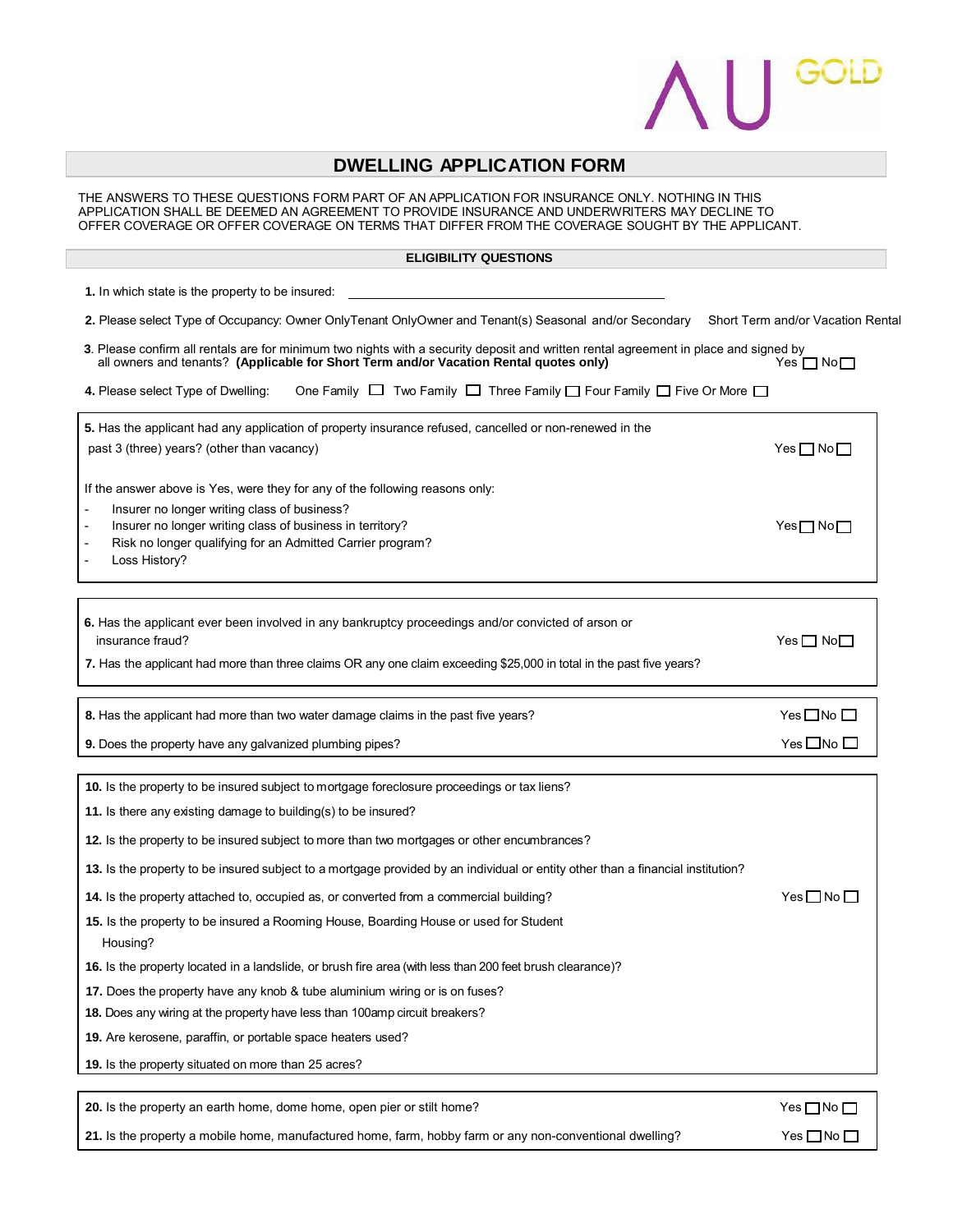| 22. Is the property to be insured undergoing any renovation or construction work of any kind, or is any such work<br>due to commence while insurance is in effect? | Yes□ No□                                                                                                                                                                                                                                                    |  |  |
|--------------------------------------------------------------------------------------------------------------------------------------------------------------------|-------------------------------------------------------------------------------------------------------------------------------------------------------------------------------------------------------------------------------------------------------------|--|--|
| structural repairs being performed by any person?                                                                                                                  | 23. Is the renovation or construction work (i) being performed by a contractor or owner where project costs exceed \$150,000; or (ii) involve<br>Yes□No□                                                                                                    |  |  |
|                                                                                                                                                                    |                                                                                                                                                                                                                                                             |  |  |
|                                                                                                                                                                    | <b>GENERAL DETAILS</b>                                                                                                                                                                                                                                      |  |  |
|                                                                                                                                                                    |                                                                                                                                                                                                                                                             |  |  |
|                                                                                                                                                                    | <u>State State State State State State State State State State State State State State State State State State State State State State State State State State State State State State State State State State State State State</u>                        |  |  |
|                                                                                                                                                                    |                                                                                                                                                                                                                                                             |  |  |
|                                                                                                                                                                    |                                                                                                                                                                                                                                                             |  |  |
|                                                                                                                                                                    | <u>State State State State State State State State State State State State State State State State State State State State State State State State State State State State State State State State State State State State State</u>                        |  |  |
|                                                                                                                                                                    | Name and Address of Retail Broker: <u>Committee Committee and Committee and Committee and Committee and Committee and</u>                                                                                                                                   |  |  |
|                                                                                                                                                                    | and the state state state state state state state state state state state state state state state state state s                                                                                                                                             |  |  |
|                                                                                                                                                                    | <b>CONTACT DETAILS</b>                                                                                                                                                                                                                                      |  |  |
| Contact Name <b>contact Name contact Name contact Name contact Name contact Name</b>                                                                               |                                                                                                                                                                                                                                                             |  |  |
|                                                                                                                                                                    |                                                                                                                                                                                                                                                             |  |  |
| <b>COVERAGE AND PROPERTY DETAILS</b>                                                                                                                               |                                                                                                                                                                                                                                                             |  |  |
| 24. Protection Class: New York 1997<br>26. Total square footage of building to be insured:<br>27. Construction Type:                                               | 25. Is Condominium Unit Owners Coverage required? (Applicable for Owner Only One Family cf HYbUblicb`mCbY: Ua ∏mquotes) Yes AND<br>Frame □ Joisted Masonry □ Masonry Non Combustible □ Non Combustible □ Modified Fire Resistive □ Fire Resistive □ Other □ |  |  |
| 28. Age of building or full electrical and plumbing upgrade?                                                                                                       | 0-35 Years $\Box$ 36-50 Years $\Box$ Over 50 Years $\Box$                                                                                                                                                                                                   |  |  |
| 0-25 Years $\Box$ 26-50 Years $\Box$ Over 50 Years $\Box$<br>29. When was the roof last replaced?                                                                  |                                                                                                                                                                                                                                                             |  |  |
| <b>30.</b> Value of Coverage A – Dwelling to be insured:                                                                                                           |                                                                                                                                                                                                                                                             |  |  |
| 31. Is Coverage B - Other Structures cover required? Yes No 31a. Value of Coverage B - Other Structures:                                                           |                                                                                                                                                                                                                                                             |  |  |
| 32. Is Coverage C – Personal Property (ex-theft) cover required? Yes □ No □ 32a. Value of Coverage C – Personal Property (ex-theft): internal Property (ex-theft): |                                                                                                                                                                                                                                                             |  |  |
| Yes $\Box$ No $\Box$ 33a. Value of Coverage D - Fair Rental: $\Box$<br>33. If available, is Coverage D - Fair Rental cover required?                               |                                                                                                                                                                                                                                                             |  |  |
| <b>34.</b> If available, is Coverage E – Additional Living Expenses cover required? Yes $\Box$ No $\Box$                                                           |                                                                                                                                                                                                                                                             |  |  |
| 35. Value of Coverage E - Additional Living Expenses: _                                                                                                            |                                                                                                                                                                                                                                                             |  |  |
| 36. Wind and Hail Deductible per occurrence:                                                                                                                       | $$1,000$ $\Box$ \$2,500 $\Box$ \$5,000 $\Box$ \$10,000 $\Box$                                                                                                                                                                                               |  |  |
| 37. All Other Perils Deductible per occurrence:                                                                                                                    | $$1,000$ $$2,500$ $$5,000$ $$10,000$ $$$                                                                                                                                                                                                                    |  |  |
| 38. Which type of quote do you require?<br>$DP1 \square$ $DP3 \square$                                                                                             | 39. Is there a wood stove on the premises?<br>Yes $\Box$ No $\Box$                                                                                                                                                                                          |  |  |
| 40. Would you like to buy coverage for the peril of Earthquake? (applicable for CA quotes only)                                                                    | Yes $\Box$ No $\Box$                                                                                                                                                                                                                                        |  |  |
| 41. Premises Liability:<br>Yes $\Box$ No $\Box$                                                                                                                    |                                                                                                                                                                                                                                                             |  |  |
| $$25,000$ $\Box$ \$50,000 $\Box$ \$100,000 $\Box$ \$300,000 $\Box$ \$500,000 $\Box$ \$1,000,000 $\Box$<br>42. Premises Liability Limits:                           |                                                                                                                                                                                                                                                             |  |  |
| 43. Medical Payments:<br>$$1,000$ $\Box$ \$2,500 $\Box$ \$5,000 $\Box$ \$10,000 $\Box$                                                                             |                                                                                                                                                                                                                                                             |  |  |